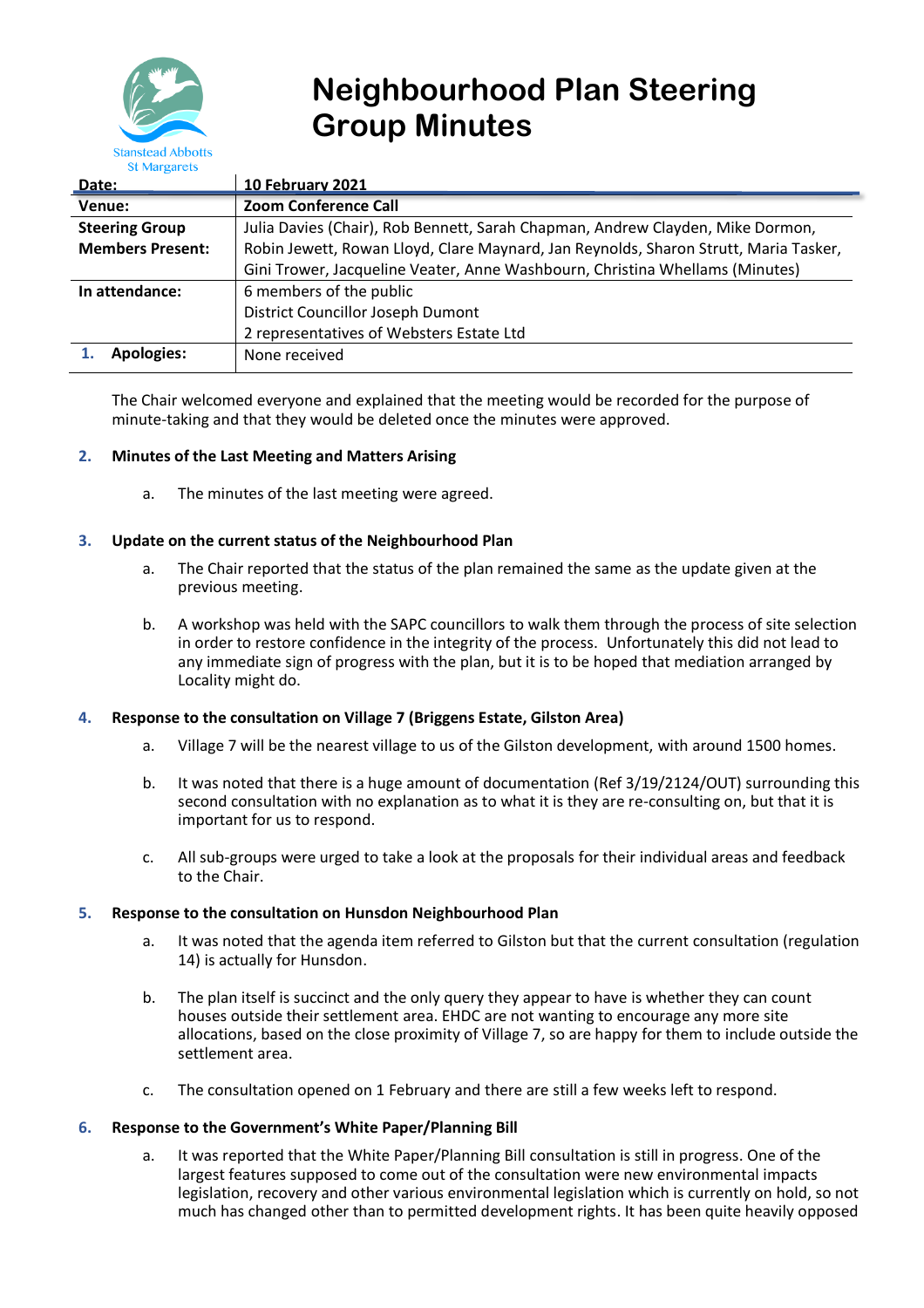with cross-party opposition and areas of concern are the ability to comment on planning applications right at the beginning, and not when the detailed information is submitted.

- b. The consultation to the National Planning Policy Framework (NPPF), is based on 'Building Better, Building Beautiful', a report produced at the end of last year and is about sustainable development, achieving well designed spaces and being more reliant on design codes..
- c. Other key areas are public transport options for urban extensions, design codes for key sites and they've just launched a bidding scheme for 10 Local Authorities to be part of a model design code pilot. North Herts are going to bid for Knebworth which is just about to submit.
- d. Overall, it is a good consultation and has a more environmental focus. JV agreed to circulate the link on the Government website that highlights each area, and Steering Group members should feedback to the Chair who will draft a response which needs to be submitted by the end of March. **ACTION: JV**

#### **7. Public Forum**

- a. The Chair explained that the reason for moving the Public Forum to later in the agenda, was so that it gave the public an opportunity to hear updates before raising their points. The Chair invited the public to ask their questions.
- b. A member of the public felt that their question hadn't been previously answered at the last meeting, nor when they had written to the Steering Group in December 2020 and so raised their queries again:

i) If 94 houses are required, why is the Steering Group planning on building 118 homes – 26 more than required? Why has the Steering Group not considered using the brownfield site in Netherfield Lane for around 35 homes which would leave most of the greenbelt in the village intact. Netherfield Lane is in flood zone 2 and Roydon Road is in flood zone 3, and as access to sites forms part of the selection criteria, how can the sites be suitable on that basis?

ii) The AECOM scoring matrix on the report is not legible, so a copy of the document is requested so that the criteria can be scrutinised. Members of the public have requested this information on a number of occasions and it's not been available.

iii) Voting in favour of the public being even more excluded from the process than they already are is outrageous. The Steering Group is there to represent ideas of the community so how can the group be voting on excluding the community from the discussions. If the Steering Group wants transparency then the public should be allowed to view whatever is going on.

c. A member of the public asked:

i) how to become a member of the Steering Group. They were advised to email the Chair and indicate which area they would like to become involved in.

ii) how was the decision to make the centre of the village the Coop decided? The Steering Group has previously given a vague reason with regards to "people buying newspapers" but this has skewed the selection process because the Catesby Estates and Netherfield Lane sites have been measured on the centre point. The Steering Group has ruled out the Catesby site incorrectly and it seems to be manipulating the scoring system. The Catesby site seems to offer back 60% of a 10 hectare site for use by the three parishes and is an important consideration that should be given more time. The Netherfield Lane site offers nothing to the community.

## **8. To receive updates from the sub-groups**

a. *Communications* – have held several meetings and put together a plan for a first informal consultation. They plan to hold a public webinar on Zoom in around two weeks time to give an overview of the plan which will include site selection and the scoring. It will be recorded so that it is available for others to view it if they are unable to attend. They are continuing to provide regular communications via Facebook and the website, and are looking to circulate information about what happens if there isn't a Neighbourhood Plan. It was also noted that the Steering Group members had been banned from posting or commenting on the community Facebook page which has made it difficult to answer any Neighbourhood Plan questions that have arisen.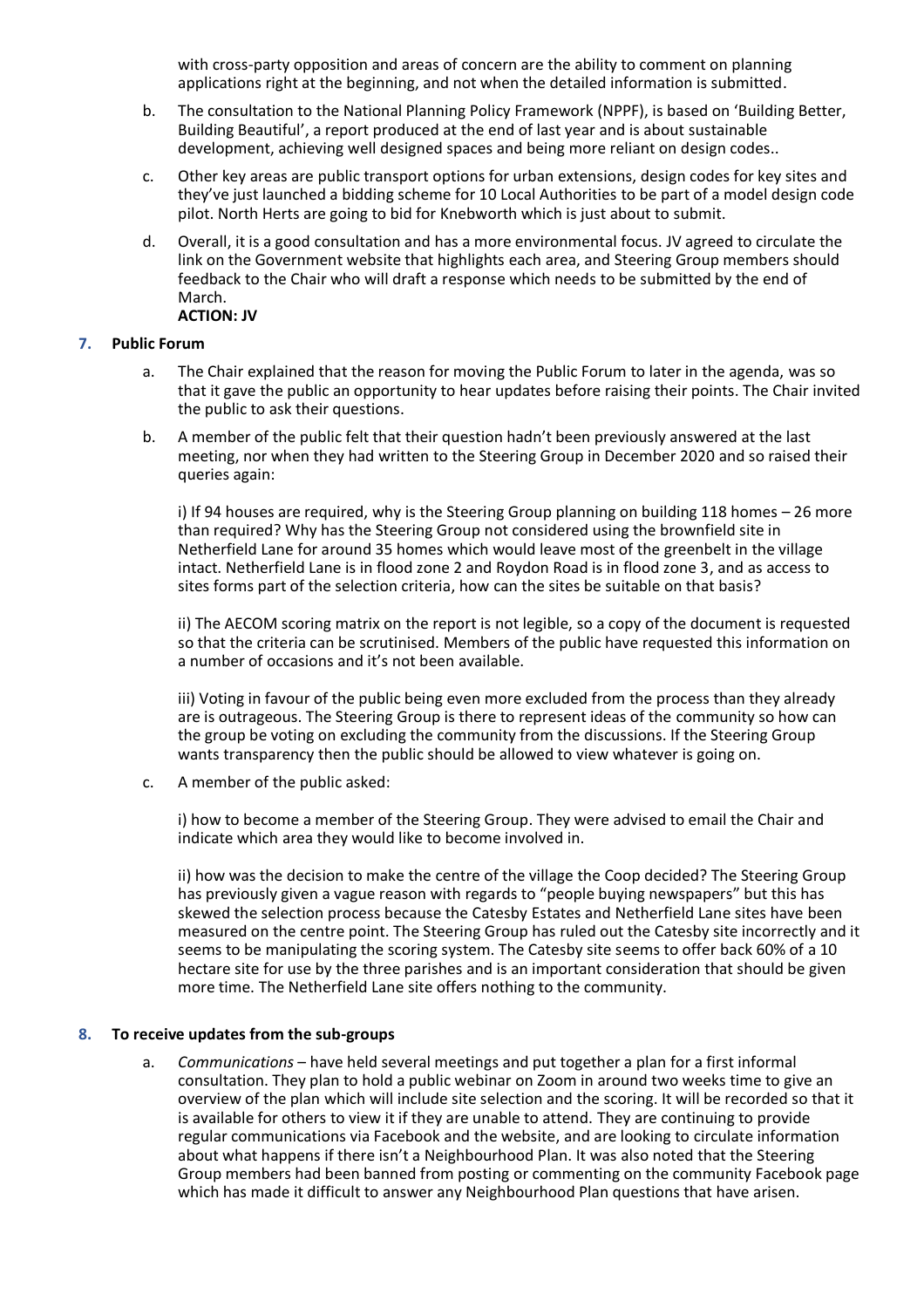b. *Housing* – it was noted that Network Homes are now at the planning stage of development of the garage site of Chapelfields and the public will be invited to consultation at the end of February. The Steering Group has previously anticipated that there will be 6 houses over the 2 sites, but it is not known what their plans are. They have requested the Steering Group's Design and Housing policies for that site. Thames Water also seem to be keen for their site to be used which would generate around 10 homes.

In response to the questions raised by the members of the public, it was explained that the 94 homes issue was answered in response to the Netherfield Lane residents communication in December and this can be recirculated if a copy has not been seen. All of the sites within the settlement boundary are potentially a gamble and we are not very confident that they will all be developed, so a buffer of a few extra houses had to be built-in to make sure that 94 homes could be achieved, and to also ensure that we restrict the Netherfield Lane site to as small as possible.

AECOM Scoring Matrix – AECOM do not provide a scoring matrix so its unclear what document the member of the public refers to. The Steering Group only has one copy of the AECOM report and is not able to provide the member of the public with anything different than that which has already been circulated online.

Centre of the village – this relates to one criteria in the second round scoring matrix and relates to the concept of "connectivity" which is part of East Herts Planning guidelines and requires us to make sure that all our sites connect to village facilities. All the facilities are located within the High Street which in itself is the centre of the village and looking at a map, we were able to pinpoint the Co-op and Post Office as the centre. We measured each of the sites from that centre point, so the difference in scoring by one or two points is not a crucial criteria. The Catesby site did not pass because of several crucial criteria which included it being in the greenbelt with low suitability, its high-grade agricultural land and is not immediately adjacent to the village settlement boundary. It is also likely to create coalescence with other villages which we do not want and has several Historic Environmental Records (HER) and would fail on that criteria.

- c. *Ecology* nothing further to update.
- d. *Heritage* have been collating actual archaeological papers and posting some information on the second biggest village website.
- e. *Business* Due to get together. Comments that have been submitted are being reviewed and now just need policies finalising.
- f. *Transport* Nothing to report. Heavy traffic is ruining the brick road but we cannot stop heavy goods and agricultural vehicles so need to find a way of educating companies. Survey results flagged this up, as well as the Amwell Roundabout needing traffic lights, which would not be put in place until the Gilston development goes ahead.
- g. *Design* AECOM have reported that they have not heard from us so further clarification is needed.
- h. *Community Assets* Requests have been submitted to all three Parish Clerks. Great Amwell had proposed another 3 but they fall outside of the settlement area.

## **9. Update on Finance and Technical Support**

- a. We have spent £5,035.97 and currently have £8,702 in the bank. Expenditure has mostly been costs for technical support and any further spend needs to be made before the end of March to be allowable from this year's grant. Unspent money can be returned and then reclaimed for next year. If we need anything for the public consultation then we should prepare and pay for it outside of this year's grant. The timeframe between the end of grant period and the allocation of the next grant could be a month and, as we are not permitted to spend for approx 3 weeks after it's received, we may need to ask the PCs to fund a 2 month period. To date we have not had to do this due to forward planning.
- b. JV reported that she will have 4 days of support to submit since the last invoice.

## **10. To discuss public attendance at the Steering Group**

a. The Steering Group have recently felt that too much time is spent answering the same questions at its meetings and is slowing down progress (along with the current Covid-19 pandemic and SAPC rejecting the proposed list of sites).